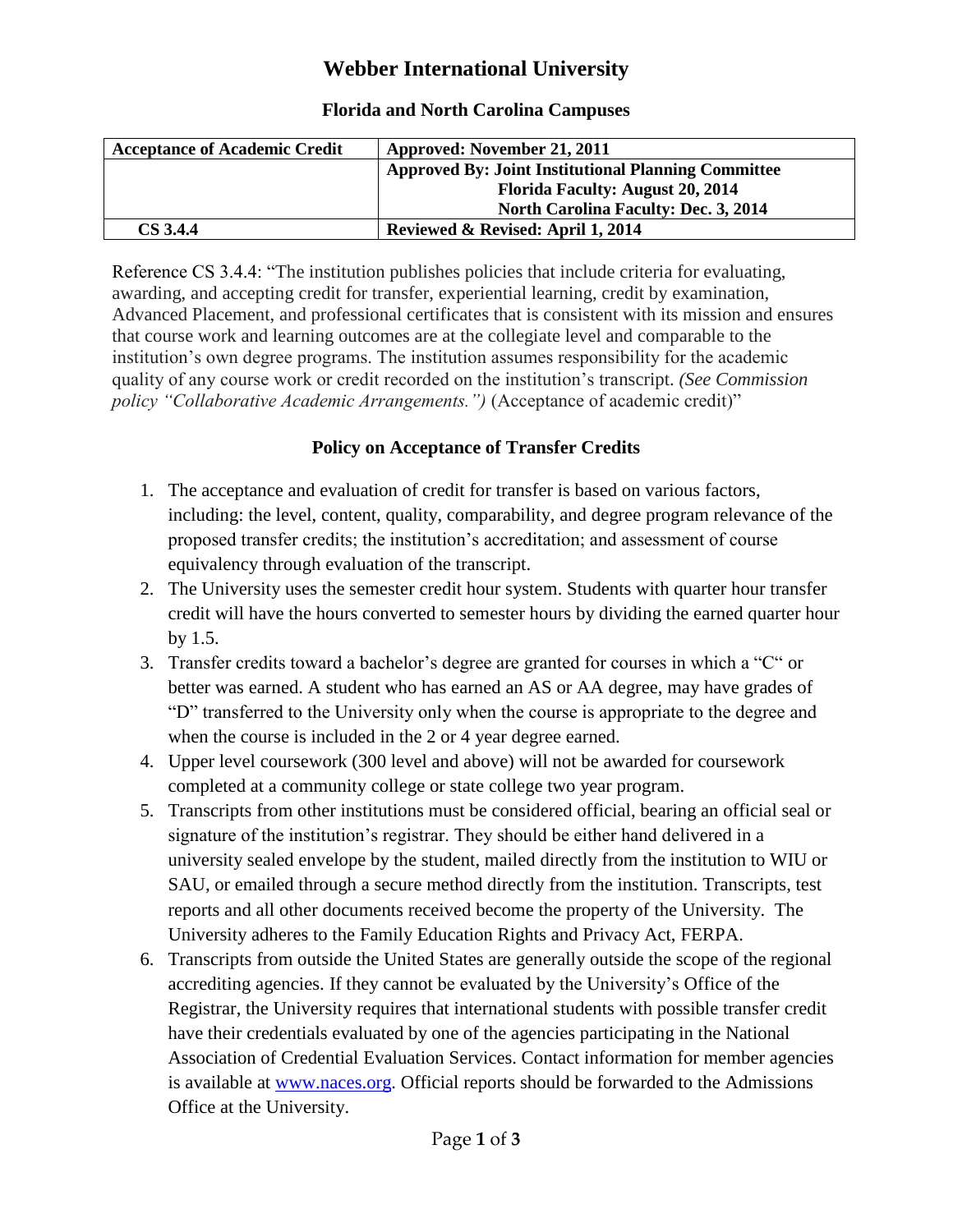- 7. The University will evaluate and consider transfer credits from recognized testing agencies, following the minimum score recommendations of The American Council on Education (ACE), Advanced Placement (AP), College Level Examinations Program (CLEP) and Defense Activity for Non Traditional Education Support (DANTES) in accordance with recommendations from the American Council on Education and the Service Member Opportunity Colleges Program (SOC). The University recognizes and awards advanced credit for courses taken in the International Baccalaureate (IB) program following the minimum standards for college credit in that program.
- 8. Except as allowed through specific articulation agreements, a maximum of 65 credits may be transferred from a two-year and/or technical college program; a maximum of 90 credits may be transferred from a four year institution or from a combination of the two. A maximum of 30 semester hours may be transferred to WIU toward an associate's degree.
- 9. Requirements for graduation must be met including any core courses not taken or passed at the community college, state college or senior institution; thus it may take more than 120 credits to graduate. Some programs within the university (such as education) may require more than 120 credits to complete the degree.
- 10. Students may submit a written appeal of the evaluation of their transfer credit to the office of the Registrar.
- 11. The university residency requirement stipulates thirty of the last thirty three semester hours must be taken and completed at the university.
- 12. The University does not impose a time limit on undergraduate credit. Certain degree programs (e.g. Education) within the University may impose limits as stipulated by the accrediting agencies for those individual degree programs.
- 13. Final authority for transcript evaluation rests in the Office of the Registrar. The Registrar will consult with Academic Department Chairs when individual transfer course equivalency issues arise.
- 14. The University has entered into an agreement for the continued education of law enforcement agency officers and staff. Agency personnel who have completed criminal justice related courses at a state approved college with a state approved law academy, received the Basic law Enforcement Certificate and have passed state's Law Enforcement Examination and received the state certificate may receive articulated credit with a maximum of 9 hours entry level Criminal Justice Management courses. An additional 3 hours of CJM course may be awarded to the student who has completed the Basic Corrections Officer Certificate. Students with the above credentials must be accepted and matriculated with the University to receive the credits.

**For graduate degrees**, transfer credits are granted for courses in which a "B" or better was earned. Students who are accepted into the Graduate school may transfer in no more than 6 credit hours from an MBA program at a regionally accredited college or university. The university grade point average is based solely on coursework completed at the University. Another institution's course grades not computed into the institutional grade point average**.**